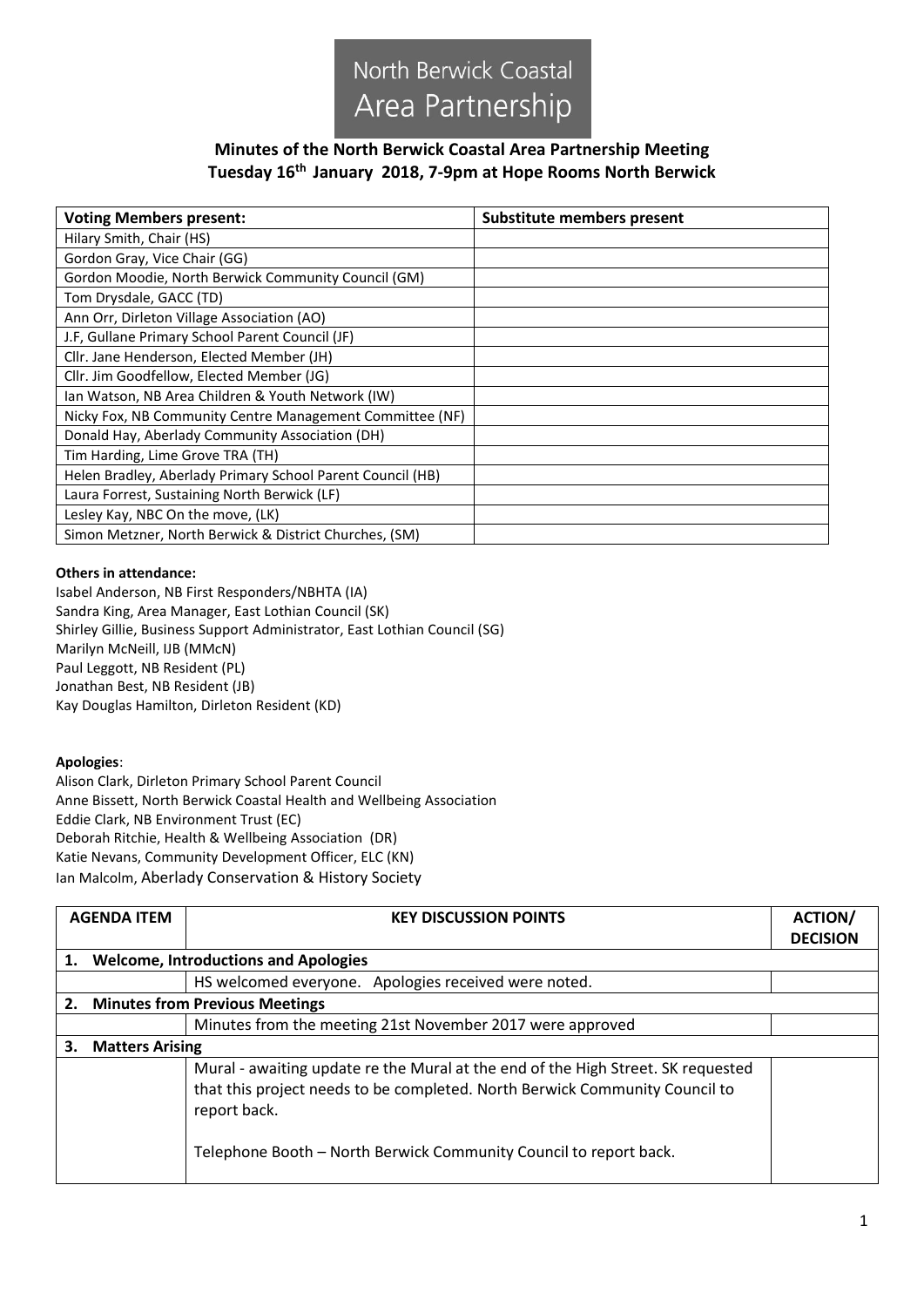| <b>AGENDA ITEM</b> | <b>KEY DISCUSSION POINTS</b>                                                                                                                                                                                                                                                                                                                                                                                                                                                                                                                                                                                                                                                                                                | <b>ACTION/</b><br><b>DECISION</b> |
|--------------------|-----------------------------------------------------------------------------------------------------------------------------------------------------------------------------------------------------------------------------------------------------------------------------------------------------------------------------------------------------------------------------------------------------------------------------------------------------------------------------------------------------------------------------------------------------------------------------------------------------------------------------------------------------------------------------------------------------------------------------|-----------------------------------|
|                    | Health & Social Care - JG gave an update on stats for the population in North<br>Berwick which is 5885                                                                                                                                                                                                                                                                                                                                                                                                                                                                                                                                                                                                                      |                                   |
| 4.                 | <b>Network/Sub Groups Reports</b>                                                                                                                                                                                                                                                                                                                                                                                                                                                                                                                                                                                                                                                                                           |                                   |
|                    | 4.1 Health & Wellbeing Association - At the last meeting there was a really good                                                                                                                                                                                                                                                                                                                                                                                                                                                                                                                                                                                                                                            |                                   |
|                    | discussion re Hospital Transport and the meeting was very helpful.                                                                                                                                                                                                                                                                                                                                                                                                                                                                                                                                                                                                                                                          |                                   |
|                    | There have been ongoing discussions re Health and Social Care and IJB forum has<br>been set up and have had an initial meeting. No decisions were made at that<br>meeting but discussions ongoing. The Forum meetings are public meetings.                                                                                                                                                                                                                                                                                                                                                                                                                                                                                  |                                   |
|                    | DB wrote to David Small urgently to find out if Health Provision would be interested<br>in the Lime Grove Site. No reply has been received yet and a reminder has been<br>sent today.                                                                                                                                                                                                                                                                                                                                                                                                                                                                                                                                       | DB                                |
|                    | 4.2 On the Move & Charrette - LK advised the next OTM meeting is the $24th$<br>January 2018. SK read out an email from Peter Forsyth who has allocated someone<br>in his team to move forward re costings for some of the Charrette Priorities. HS<br>asked is we could possibility be given an indicator for timings on these projects? SK<br>suggested that the partnership set budget priorities earlier in the year to help get<br>these into service work plans.                                                                                                                                                                                                                                                       |                                   |
|                    | 4.3 Lime Grove Asset Transfer Sub Group - LK advised that they have appointed a<br>consultant SKS Scotland to look at the site. A sub group within the Lime Grove<br>group are looking at 5 options for the site. The next meeting is Monday 22 <sup>nd</sup><br>January 2018 and invites have been sent out to as many groups/people as possible<br>to be involved in the short listing process. Everyone is welcome along to this<br>meeting. TH from the Lime Grove TRA is hoping to attend. It is very important that<br>all stakeholders are consulted in the Business Plan. We want everyone to have a<br>voice. This is a very intensive, quick process and is not ideal. A survey will be<br>completed on the site. | <b>SK</b>                         |
|                    | 4.4 Children & Youth Network - No update at the moment. The next meeting is<br>Thursday 18 <sup>th</sup> January 2018.                                                                                                                                                                                                                                                                                                                                                                                                                                                                                                                                                                                                      |                                   |
|                    | 4.5 Support from the Start - no representative at meeting to report back.                                                                                                                                                                                                                                                                                                                                                                                                                                                                                                                                                                                                                                                   |                                   |
|                    | 4.6 Arts Centre Steering Group - No further meetings at present due to the link<br>with Lime Grove Asset transfer Group                                                                                                                                                                                                                                                                                                                                                                                                                                                                                                                                                                                                     |                                   |
|                    | 4.7 North Berwick Area Sports Hub – no representative at meeting to report back.<br>SK will circulate a leaflet with the stats etc which show the numbers involved in<br>various kinds of sports. BB was at the H&W meeting and is keen to have more<br>people active and looking at how this can be achieved. Suggestion was an open<br>access social membership which would be a cheaper rate and involve social<br>engagement which could lead to someone taking up the sport/activity. The rusty<br>Racket Club is a good example/model.                                                                                                                                                                                |                                   |
|                    | <b>Economics Development Group <math>-</math> HS thanked everyone who turned up at their</b><br>first meeting. There were a good discussion and lots of ideas shared. Issues<br>identified included the need for more trades people working in the area. The group<br>discussed events/tourist attractions/general visitor footfall/speed concerns etc.                                                                                                                                                                                                                                                                                                                                                                     | <b>SK</b>                         |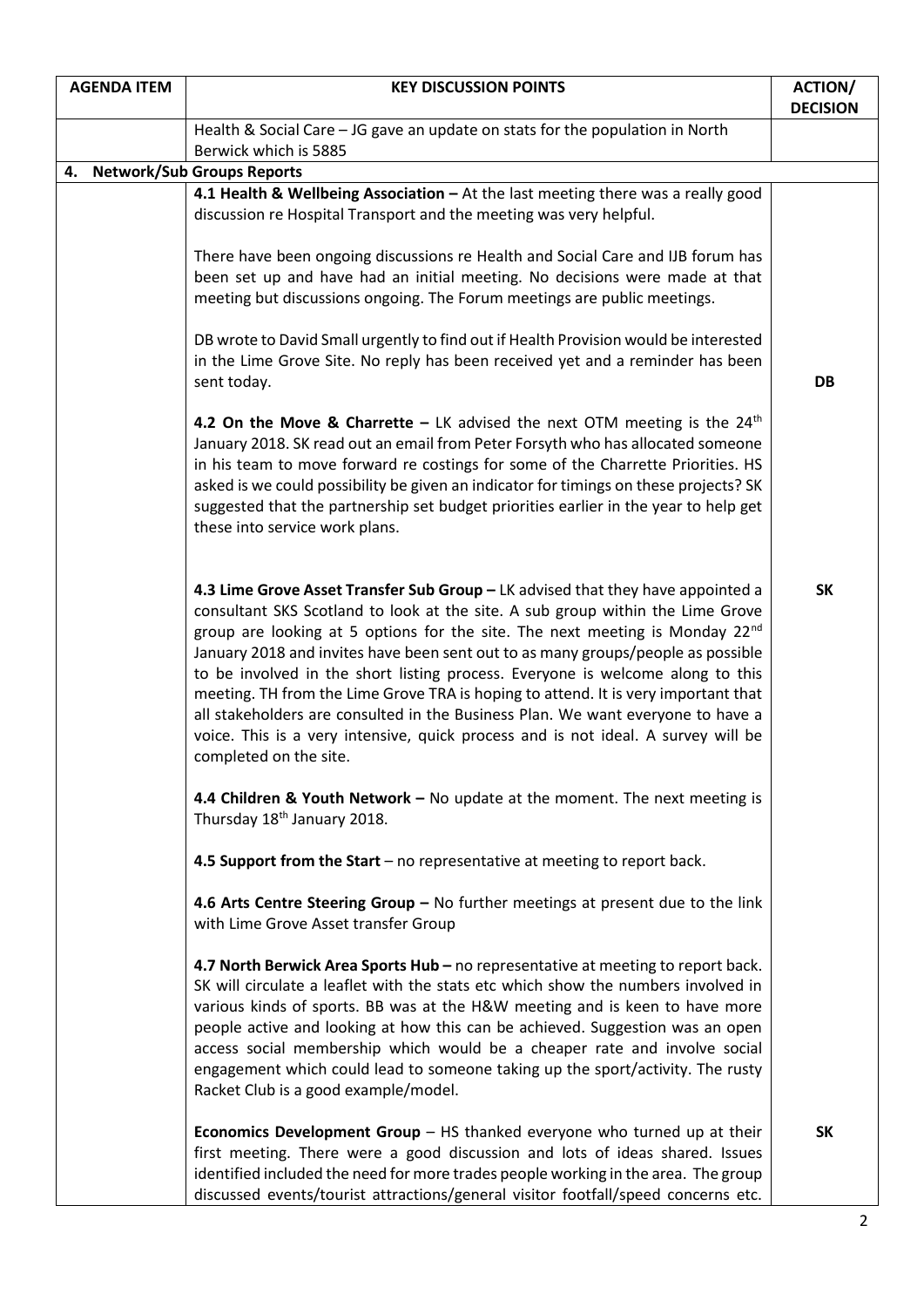| <b>AGENDA ITEM</b>              | <b>KEY DISCUSSION POINTS</b>                                                                                                                                                                                                                                                                                                                                                                                                                                                                             | <b>ACTION/</b>  |
|---------------------------------|----------------------------------------------------------------------------------------------------------------------------------------------------------------------------------------------------------------------------------------------------------------------------------------------------------------------------------------------------------------------------------------------------------------------------------------------------------------------------------------------------------|-----------------|
|                                 |                                                                                                                                                                                                                                                                                                                                                                                                                                                                                                          | <b>DECISION</b> |
|                                 | Jim Conway has agreed to be the chair of this group and the next meeting date has<br>still to be confirmed. Any comments about the Economic Group please speak to HS<br>or JC, email the partnership or come along to the next meeting.                                                                                                                                                                                                                                                                  |                 |
|                                 | HS made a request for all groups to set their dates for the whole year if possible so<br>we can keep all the dates centrally. If you can send all the dates to SK/SG would be<br>much appreciated.                                                                                                                                                                                                                                                                                                       |                 |
| 5. Short Term Priorities Update |                                                                                                                                                                                                                                                                                                                                                                                                                                                                                                          |                 |
|                                 | 5.1 Budget - SK circulated the list of short-term priorities and budget allocations<br>to date.                                                                                                                                                                                                                                                                                                                                                                                                          |                 |
|                                 | GG confirmed that there will not be an application from Dunpender for the village<br>hall.                                                                                                                                                                                                                                                                                                                                                                                                               |                 |
|                                 | AO confirmed Dirleton Notice Boards were progressing.                                                                                                                                                                                                                                                                                                                                                                                                                                                    |                 |
|                                 | Whitekirk path ongoing discussions with landowner. Partnership still keen to<br>progress with tarmac sections.                                                                                                                                                                                                                                                                                                                                                                                           |                 |
|                                 | Car park improvements (new lines painted) and additional disabled parking bays<br>is scheduled for February at Kirkports (foot of Law Road).                                                                                                                                                                                                                                                                                                                                                             |                 |
|                                 | Gullane Play park - swings installed and a new roundabout suitable for wheel<br>chair users has been ordered, awaiting installation.                                                                                                                                                                                                                                                                                                                                                                     |                 |
|                                 | Education Budget - C&Y people sub group to allocate remaining spend.                                                                                                                                                                                                                                                                                                                                                                                                                                     |                 |
|                                 | 2018 Is the Year of the Young People - Your Vice, Your Choice Participatory<br>Budgeting relating to inequalities and Health & Wellbeing is being offered in<br>other Area Partnerships.                                                                                                                                                                                                                                                                                                                 | <b>SK</b>       |
|                                 | Still awaiting final costs on some projects, there may still be funding to be<br>allocated in General Budget to priorities from Area Plan. NF suggested that the<br>App that North Berwick High School developed re Mental Health could be rolled<br>out to other schools and she will look at figures to see how much this would cost<br>and report back to the partnership. JG advised that the partnership doesn't have<br>to spend the money given the current financial constraints in ELC budgets. | <b>NF</b>       |
|                                 | Gullane community garden - initial meeting on Thursday with local reps.                                                                                                                                                                                                                                                                                                                                                                                                                                  |                 |
|                                 | Drem railway station parking is an issue which can be considered by East Lothian<br>Community Rail partnership.                                                                                                                                                                                                                                                                                                                                                                                          | HS/SK           |
|                                 | HS suggested that SK and herself look at the final figures and make suggestions<br>from the Area Plan short-term priorities and what can be achieved within the<br>current financial year, this could then be sent out to everyone for agreement.<br>There are a lot of great projects but running out of time to complete them in the<br>timescales. No funds can be carried forward.                                                                                                                   |                 |
|                                 | Concerns were raised regarding the traffic on the high street. Buses are longer<br>and are getting stuck on the corner of Church Street due to illegal parking. A                                                                                                                                                                                                                                                                                                                                        |                 |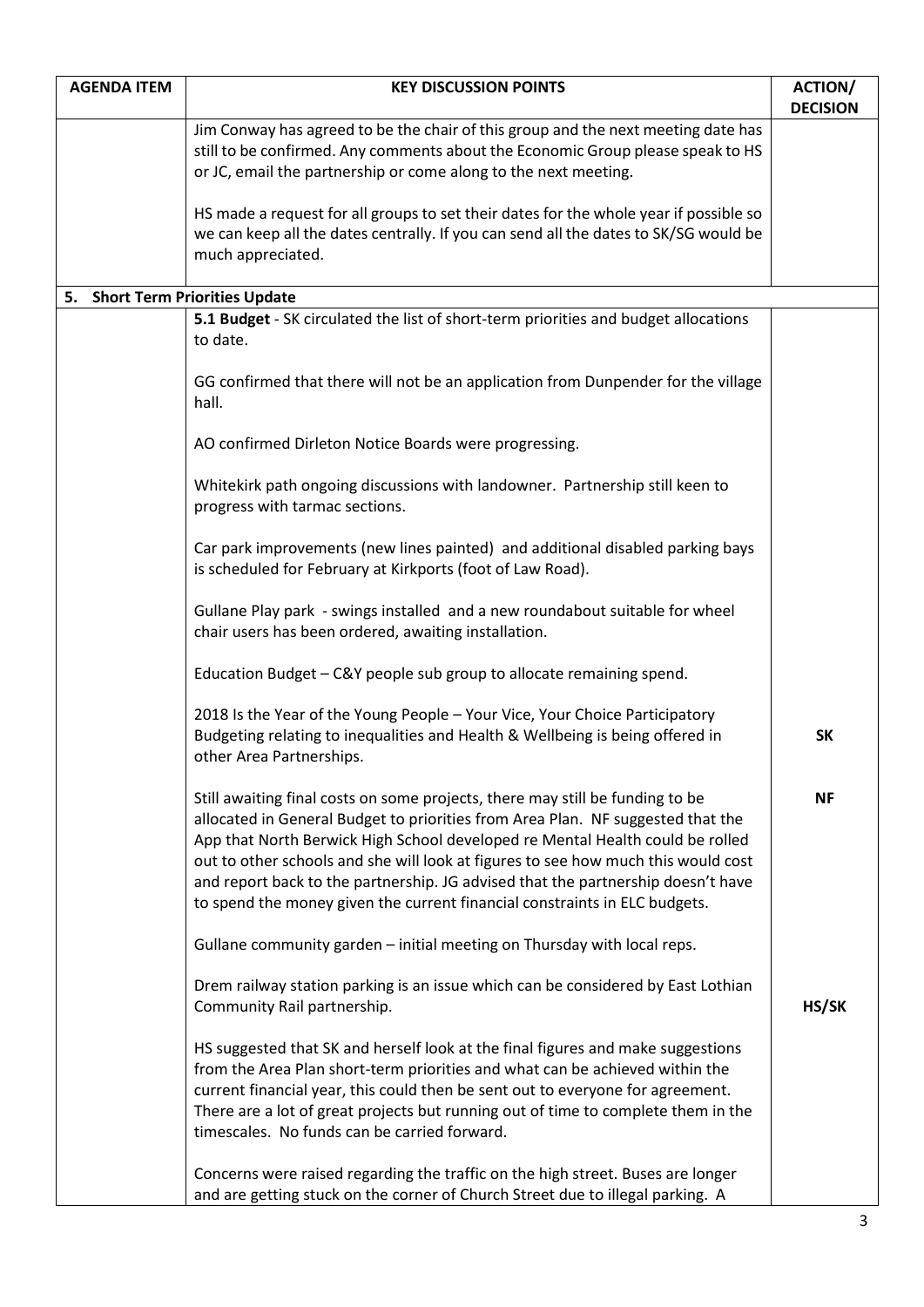| <b>DECISION</b><br>Parklet was suggested as a possible stop gap solution to stop cars parking at the<br>moment. Peter Forsyth is looking at this. JG suggested substantial concrete<br>blocks or steel could be an option.<br>everyone<br>GG reminded everyone of the strength of the partnership and the leadership.<br>Everyone agreed to go back to the groups they represent and suggest that the<br>budgets be set in March to allow more time.<br>6. Locality Plan<br>Locality Plan - The Area Partnerships are required through the Community<br>Empowerment Act (Scotland) 2015 to prepare a 'locality plan' for communities<br>everyone<br>which experience significant disadvantage including outcomes which address<br>inequalities. All the Sub Group Chairs will meet to discuss this. SK asked<br>councillors/churches if they can feedback any ongoing issues, concerns or trends<br>that come up in surgeries/discussions without breaking any confidentially. NF has<br>spoken to people who give up trying to get help and find it really hard when no one<br>is taking responsibility to help e.g. when circumstances changed, help with<br>benefits, universal credit.<br><b>East Lothian Transport Strategy</b><br>7.<br>ELC still to agree draft parking strategy. The amended strategy will go to council<br>again in March and once agreed this will go out for public consultation. The NB<br>Charrette considered parking which highlighted the need for a strategy. LK said the |  |  |  |
|------------------------------------------------------------------------------------------------------------------------------------------------------------------------------------------------------------------------------------------------------------------------------------------------------------------------------------------------------------------------------------------------------------------------------------------------------------------------------------------------------------------------------------------------------------------------------------------------------------------------------------------------------------------------------------------------------------------------------------------------------------------------------------------------------------------------------------------------------------------------------------------------------------------------------------------------------------------------------------------------------------------------------------------------------------------------------------------------------------------------------------------------------------------------------------------------------------------------------------------------------------------------------------------------------------------------------------------------------------------------------------------------------------------------------------------------------------------------------------------------------------|--|--|--|
|                                                                                                                                                                                                                                                                                                                                                                                                                                                                                                                                                                                                                                                                                                                                                                                                                                                                                                                                                                                                                                                                                                                                                                                                                                                                                                                                                                                                                                                                                                            |  |  |  |
|                                                                                                                                                                                                                                                                                                                                                                                                                                                                                                                                                                                                                                                                                                                                                                                                                                                                                                                                                                                                                                                                                                                                                                                                                                                                                                                                                                                                                                                                                                            |  |  |  |
|                                                                                                                                                                                                                                                                                                                                                                                                                                                                                                                                                                                                                                                                                                                                                                                                                                                                                                                                                                                                                                                                                                                                                                                                                                                                                                                                                                                                                                                                                                            |  |  |  |
|                                                                                                                                                                                                                                                                                                                                                                                                                                                                                                                                                                                                                                                                                                                                                                                                                                                                                                                                                                                                                                                                                                                                                                                                                                                                                                                                                                                                                                                                                                            |  |  |  |
|                                                                                                                                                                                                                                                                                                                                                                                                                                                                                                                                                                                                                                                                                                                                                                                                                                                                                                                                                                                                                                                                                                                                                                                                                                                                                                                                                                                                                                                                                                            |  |  |  |
|                                                                                                                                                                                                                                                                                                                                                                                                                                                                                                                                                                                                                                                                                                                                                                                                                                                                                                                                                                                                                                                                                                                                                                                                                                                                                                                                                                                                                                                                                                            |  |  |  |
|                                                                                                                                                                                                                                                                                                                                                                                                                                                                                                                                                                                                                                                                                                                                                                                                                                                                                                                                                                                                                                                                                                                                                                                                                                                                                                                                                                                                                                                                                                            |  |  |  |
|                                                                                                                                                                                                                                                                                                                                                                                                                                                                                                                                                                                                                                                                                                                                                                                                                                                                                                                                                                                                                                                                                                                                                                                                                                                                                                                                                                                                                                                                                                            |  |  |  |
|                                                                                                                                                                                                                                                                                                                                                                                                                                                                                                                                                                                                                                                                                                                                                                                                                                                                                                                                                                                                                                                                                                                                                                                                                                                                                                                                                                                                                                                                                                            |  |  |  |
|                                                                                                                                                                                                                                                                                                                                                                                                                                                                                                                                                                                                                                                                                                                                                                                                                                                                                                                                                                                                                                                                                                                                                                                                                                                                                                                                                                                                                                                                                                            |  |  |  |
|                                                                                                                                                                                                                                                                                                                                                                                                                                                                                                                                                                                                                                                                                                                                                                                                                                                                                                                                                                                                                                                                                                                                                                                                                                                                                                                                                                                                                                                                                                            |  |  |  |
|                                                                                                                                                                                                                                                                                                                                                                                                                                                                                                                                                                                                                                                                                                                                                                                                                                                                                                                                                                                                                                                                                                                                                                                                                                                                                                                                                                                                                                                                                                            |  |  |  |
|                                                                                                                                                                                                                                                                                                                                                                                                                                                                                                                                                                                                                                                                                                                                                                                                                                                                                                                                                                                                                                                                                                                                                                                                                                                                                                                                                                                                                                                                                                            |  |  |  |
|                                                                                                                                                                                                                                                                                                                                                                                                                                                                                                                                                                                                                                                                                                                                                                                                                                                                                                                                                                                                                                                                                                                                                                                                                                                                                                                                                                                                                                                                                                            |  |  |  |
|                                                                                                                                                                                                                                                                                                                                                                                                                                                                                                                                                                                                                                                                                                                                                                                                                                                                                                                                                                                                                                                                                                                                                                                                                                                                                                                                                                                                                                                                                                            |  |  |  |
|                                                                                                                                                                                                                                                                                                                                                                                                                                                                                                                                                                                                                                                                                                                                                                                                                                                                                                                                                                                                                                                                                                                                                                                                                                                                                                                                                                                                                                                                                                            |  |  |  |
|                                                                                                                                                                                                                                                                                                                                                                                                                                                                                                                                                                                                                                                                                                                                                                                                                                                                                                                                                                                                                                                                                                                                                                                                                                                                                                                                                                                                                                                                                                            |  |  |  |
|                                                                                                                                                                                                                                                                                                                                                                                                                                                                                                                                                                                                                                                                                                                                                                                                                                                                                                                                                                                                                                                                                                                                                                                                                                                                                                                                                                                                                                                                                                            |  |  |  |
|                                                                                                                                                                                                                                                                                                                                                                                                                                                                                                                                                                                                                                                                                                                                                                                                                                                                                                                                                                                                                                                                                                                                                                                                                                                                                                                                                                                                                                                                                                            |  |  |  |
|                                                                                                                                                                                                                                                                                                                                                                                                                                                                                                                                                                                                                                                                                                                                                                                                                                                                                                                                                                                                                                                                                                                                                                                                                                                                                                                                                                                                                                                                                                            |  |  |  |
| draft parking strategy has been circulated to the members of the OTM group who                                                                                                                                                                                                                                                                                                                                                                                                                                                                                                                                                                                                                                                                                                                                                                                                                                                                                                                                                                                                                                                                                                                                                                                                                                                                                                                                                                                                                             |  |  |  |
| will look at this next Wednesday at the meeting.                                                                                                                                                                                                                                                                                                                                                                                                                                                                                                                                                                                                                                                                                                                                                                                                                                                                                                                                                                                                                                                                                                                                                                                                                                                                                                                                                                                                                                                           |  |  |  |
| <b>Poverty Champion</b><br>8.                                                                                                                                                                                                                                                                                                                                                                                                                                                                                                                                                                                                                                                                                                                                                                                                                                                                                                                                                                                                                                                                                                                                                                                                                                                                                                                                                                                                                                                                              |  |  |  |
| The partnership is looking for a champion who will be instrumental in promoting<br>the need to address inequalities within the cluster. This could be anyone in the                                                                                                                                                                                                                                                                                                                                                                                                                                                                                                                                                                                                                                                                                                                                                                                                                                                                                                                                                                                                                                                                                                                                                                                                                                                                                                                                        |  |  |  |
| community. NF feels the response from the wider community to address poverty                                                                                                                                                                                                                                                                                                                                                                                                                                                                                                                                                                                                                                                                                                                                                                                                                                                                                                                                                                                                                                                                                                                                                                                                                                                                                                                                                                                                                               |  |  |  |
| is always amazing and their willingness to help and pull together. It was agreed to                                                                                                                                                                                                                                                                                                                                                                                                                                                                                                                                                                                                                                                                                                                                                                                                                                                                                                                                                                                                                                                                                                                                                                                                                                                                                                                                                                                                                        |  |  |  |
| Promote Poverty Champion on social media.                                                                                                                                                                                                                                                                                                                                                                                                                                                                                                                                                                                                                                                                                                                                                                                                                                                                                                                                                                                                                                                                                                                                                                                                                                                                                                                                                                                                                                                                  |  |  |  |
| 9. Area Partnership Awareness Session                                                                                                                                                                                                                                                                                                                                                                                                                                                                                                                                                                                                                                                                                                                                                                                                                                                                                                                                                                                                                                                                                                                                                                                                                                                                                                                                                                                                                                                                      |  |  |  |
| An awareness raising session on the work of the Area partnerships is arranged for                                                                                                                                                                                                                                                                                                                                                                                                                                                                                                                                                                                                                                                                                                                                                                                                                                                                                                                                                                                                                                                                                                                                                                                                                                                                                                                                                                                                                          |  |  |  |
| March 13 <sup>th</sup> 2018 at Bleachingfield Dunbar 7pm till 9pm. This is open to all                                                                                                                                                                                                                                                                                                                                                                                                                                                                                                                                                                                                                                                                                                                                                                                                                                                                                                                                                                                                                                                                                                                                                                                                                                                                                                                                                                                                                     |  |  |  |
| members. The session will looks at the role of the Area partnership and the wider                                                                                                                                                                                                                                                                                                                                                                                                                                                                                                                                                                                                                                                                                                                                                                                                                                                                                                                                                                                                                                                                                                                                                                                                                                                                                                                                                                                                                          |  |  |  |
| East Lothian Partnership context. If this group feels we need a tailor made                                                                                                                                                                                                                                                                                                                                                                                                                                                                                                                                                                                                                                                                                                                                                                                                                                                                                                                                                                                                                                                                                                                                                                                                                                                                                                                                                                                                                                |  |  |  |
| training programme then SK could arrange this. HS would recommend attending                                                                                                                                                                                                                                                                                                                                                                                                                                                                                                                                                                                                                                                                                                                                                                                                                                                                                                                                                                                                                                                                                                                                                                                                                                                                                                                                                                                                                                |  |  |  |
| the session. If there is any other training needs please just let us know what<br><b>SK</b>                                                                                                                                                                                                                                                                                                                                                                                                                                                                                                                                                                                                                                                                                                                                                                                                                                                                                                                                                                                                                                                                                                                                                                                                                                                                                                                                                                                                                |  |  |  |
| would help you in your role within the community.                                                                                                                                                                                                                                                                                                                                                                                                                                                                                                                                                                                                                                                                                                                                                                                                                                                                                                                                                                                                                                                                                                                                                                                                                                                                                                                                                                                                                                                          |  |  |  |
| 10. Evaluation of Projects - Measuring Impact                                                                                                                                                                                                                                                                                                                                                                                                                                                                                                                                                                                                                                                                                                                                                                                                                                                                                                                                                                                                                                                                                                                                                                                                                                                                                                                                                                                                                                                              |  |  |  |
| Evaluations of project can be difficult to measure and we need to look at what                                                                                                                                                                                                                                                                                                                                                                                                                                                                                                                                                                                                                                                                                                                                                                                                                                                                                                                                                                                                                                                                                                                                                                                                                                                                                                                                                                                                                             |  |  |  |
| are the indicators. SK/SG will be sending out evaluation forms to funded projects.<br>SK/SG                                                                                                                                                                                                                                                                                                                                                                                                                                                                                                                                                                                                                                                                                                                                                                                                                                                                                                                                                                                                                                                                                                                                                                                                                                                                                                                                                                                                                |  |  |  |
| We are looking for information/stats/outcomes/achievements. How many                                                                                                                                                                                                                                                                                                                                                                                                                                                                                                                                                                                                                                                                                                                                                                                                                                                                                                                                                                                                                                                                                                                                                                                                                                                                                                                                                                                                                                       |  |  |  |
| people benefited from the project? A case study/story would be acceptable as a                                                                                                                                                                                                                                                                                                                                                                                                                                                                                                                                                                                                                                                                                                                                                                                                                                                                                                                                                                                                                                                                                                                                                                                                                                                                                                                                                                                                                             |  |  |  |
| form of evaluation. We need to report back to the East Lothian Partnership on                                                                                                                                                                                                                                                                                                                                                                                                                                                                                                                                                                                                                                                                                                                                                                                                                                                                                                                                                                                                                                                                                                                                                                                                                                                                                                                                                                                                                              |  |  |  |
| the difference we are making to reduce inequalities. As this is public money we                                                                                                                                                                                                                                                                                                                                                                                                                                                                                                                                                                                                                                                                                                                                                                                                                                                                                                                                                                                                                                                                                                                                                                                                                                                                                                                                                                                                                            |  |  |  |
| need to show that the funds are being well spent and delivering on both strategic                                                                                                                                                                                                                                                                                                                                                                                                                                                                                                                                                                                                                                                                                                                                                                                                                                                                                                                                                                                                                                                                                                                                                                                                                                                                                                                                                                                                                          |  |  |  |
| and local outcomes. The East Lothian Partnership structure is changing and the<br>Partnerships will continue to report back but is seeking clarity on this. HS                                                                                                                                                                                                                                                                                                                                                                                                                                                                                                                                                                                                                                                                                                                                                                                                                                                                                                                                                                                                                                                                                                                                                                                                                                                                                                                                             |  |  |  |
| confirmed that evaluation, monitoring and measurement need to be reported for                                                                                                                                                                                                                                                                                                                                                                                                                                                                                                                                                                                                                                                                                                                                                                                                                                                                                                                                                                                                                                                                                                                                                                                                                                                                                                                                                                                                                              |  |  |  |
| a successful end to a project which has been funded by the partnership.                                                                                                                                                                                                                                                                                                                                                                                                                                                                                                                                                                                                                                                                                                                                                                                                                                                                                                                                                                                                                                                                                                                                                                                                                                                                                                                                                                                                                                    |  |  |  |
| 11. Forward Planning                                                                                                                                                                                                                                                                                                                                                                                                                                                                                                                                                                                                                                                                                                                                                                                                                                                                                                                                                                                                                                                                                                                                                                                                                                                                                                                                                                                                                                                                                       |  |  |  |
| To be discussed at next meeting.                                                                                                                                                                                                                                                                                                                                                                                                                                                                                                                                                                                                                                                                                                                                                                                                                                                                                                                                                                                                                                                                                                                                                                                                                                                                                                                                                                                                                                                                           |  |  |  |
| 12. A.O.C.B                                                                                                                                                                                                                                                                                                                                                                                                                                                                                                                                                                                                                                                                                                                                                                                                                                                                                                                                                                                                                                                                                                                                                                                                                                                                                                                                                                                                                                                                                                |  |  |  |